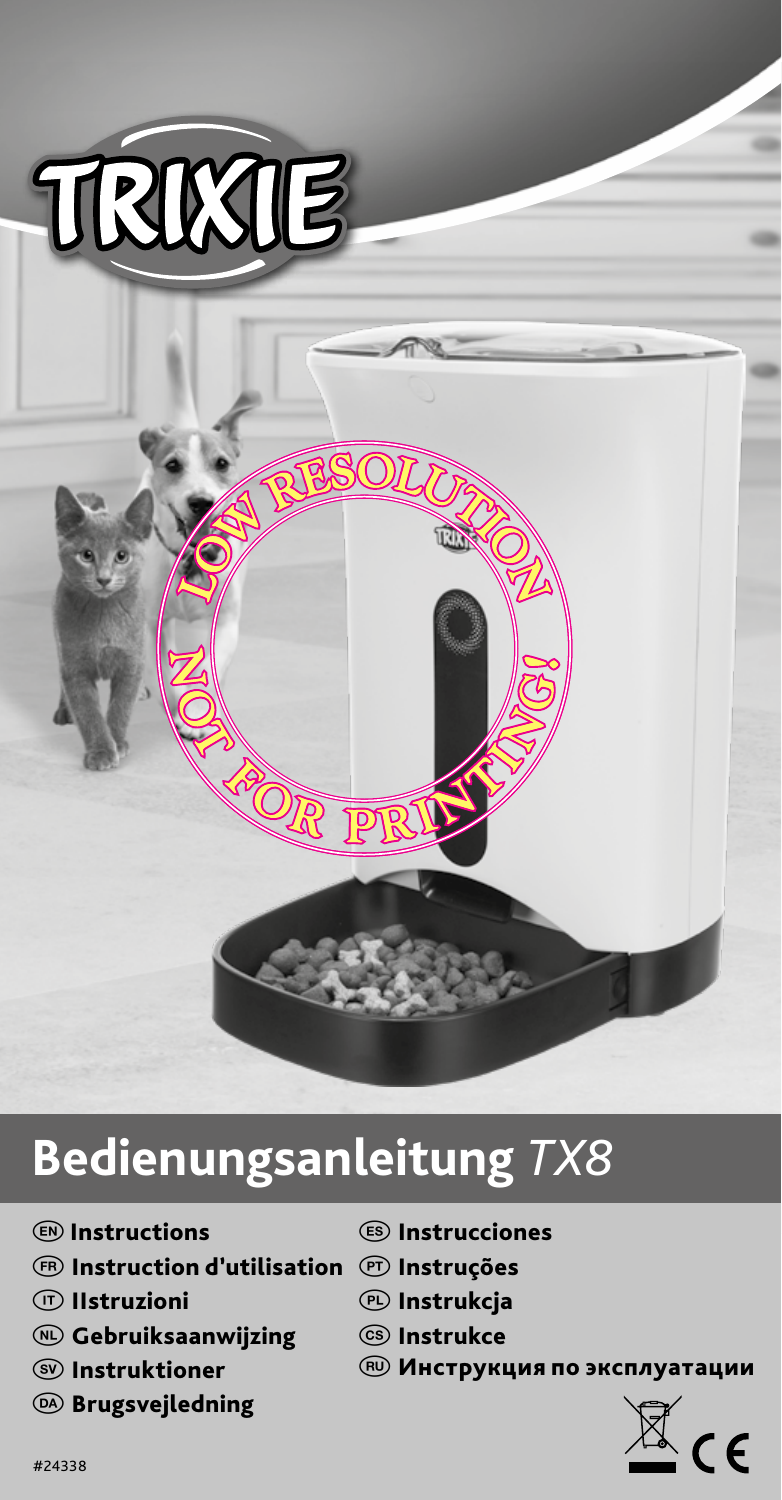





## D **Bedienungsanleitung**

Lesen Sie vor der Nutzung die Bedienungsanleitung.

## **Hinweise:**

- Der Futterautomat ist nur für Trockenfutter geeignet (Durchmesser 5 15 mm).
- Benutzen Sie den Futterautomaten nur mit Futterbehälter und Deckel.
- Verwenden Sie ihn nicht bei Welpen und Kätzchen unter 7 Monaten.
- Stellen Sie den Futterautomaten auf einen ebenen Boden.
- Der Futterautomat ist nur für den Innenbereich geeignet.
- Erlauben Sie Ihrem Tier nicht an dem Futterautomaten oder dem Kabel zu knabbern. Wenn nötig schützen Sie es mit einem Kabelschutz.

## **Vor der Benutzung des Futterautomaten:**

Schließen Sie den Futterautomaten mit Hilfe des Netzsteckers an eine Stromquelle an oder setzen Sie 3 D-Mono-Batterien ein. Schalten Sie den Hauptschalter am Boden ein. Der Deckel wird durch Drücken des Knopfes am Verschluss entriegelt. Öffnen Sie nun den Futterbehälter. Befüllen Sie den Futterautomaten mit Trockenfutter.

#### **Tastensperre:**

Drücken Sie SET für einige Sekunden, um die Tastensperre zu lösen oder zu aktivieren. Wird nichts ausgewählt, aktiviert sich die Tastensperre nach einigen Sekunden selbst.

## **Einstellen der Uhrzeit:**

- 1. Drücken Sie SET. Es blinkt nun die Auswahl der Stunde. Blättern Sie mit den Pfeiltasten zur Stunde und speichern Sie mit SET.
- 2. Nun blinkt die Auswahl der Minuten. Wählen Sie die Minuten aus und bestätigen Sie mit SET.

## **Programmierung der Fütterung:**

- 1. Nach dem Einstellen der Uhrzeit sollten die Stunden und Meal 1 (Mahlzeit 1) blinken. Sie können nun wie beim Einstellen der Uhrzeit, die Zeit der ersten Fütterung auswählen und mit SET bestätigen.
- 2. Es erscheint nun die Auswahl der Portionen für die vorher gewählte Fütterung. Wählen Sie mit den Pfeiltasten die Größe der Portion (1 Portion=24 ml) und bestätigen Sie mit SET.
- 3. Wiederholen Sie diese Schritte für alle 4 Fütterungen. Wenn Sie weniger Fütterungen wünschen, drücken Sie nach Einstellung der letzten Fütterung etwa 3 Sekunde SET. Die Fütterungen wurden gespeichert.
- 4. Zum Löschen aller Einstellungen drücken Sie SET und halten Sie dann PLAY für 3 Sekun den gedrückt. Der Futterautomat wird resettet.
- 5. Wenn der Vorratsbehälter sich leert, gibt der Futterautomat einen Warnton ab. Füllen Sie den Vorratsbehälter wieder auf und starten Sie eine manuelle Fütterung. Der Futterauto mat kehrt dann zum vorab eingestellten Programm zurück.

#### **Sprachaufnahmen:**

.

- 1. Um eine Sprachaufnahme vor den Fütterungen abzuspielen halten Sie REC 3 Sekunden lang gedrückt.
- 2. Wenn die Lampe REC rot aufleuchtet, sprechen Sie Ihre Sprachaufnahme in das kleine Loch MIC. Nach 10 Sekunden wird die Aufnahme automatisch beendet und gespeichert.
- 3. Sollten Sie die Aufnahme früher beenden wollen, lassen Sie einfach die REC Taste los.
- 4. Durch Drücken der PLAY Taste können Sie sich Ihre Aufnahme anhören.
- 5. Zum Ändern der Aufnahme starten Sie erneut mit Schritt 1.

#### **Manuelle Fütterung:**

Drücken Sie die Pfeiltaste nach oben für einige Sekunden. Es wird nun eine Futterportion, unabhängig von den programmierten Fütterungszeiten, ausgegeben.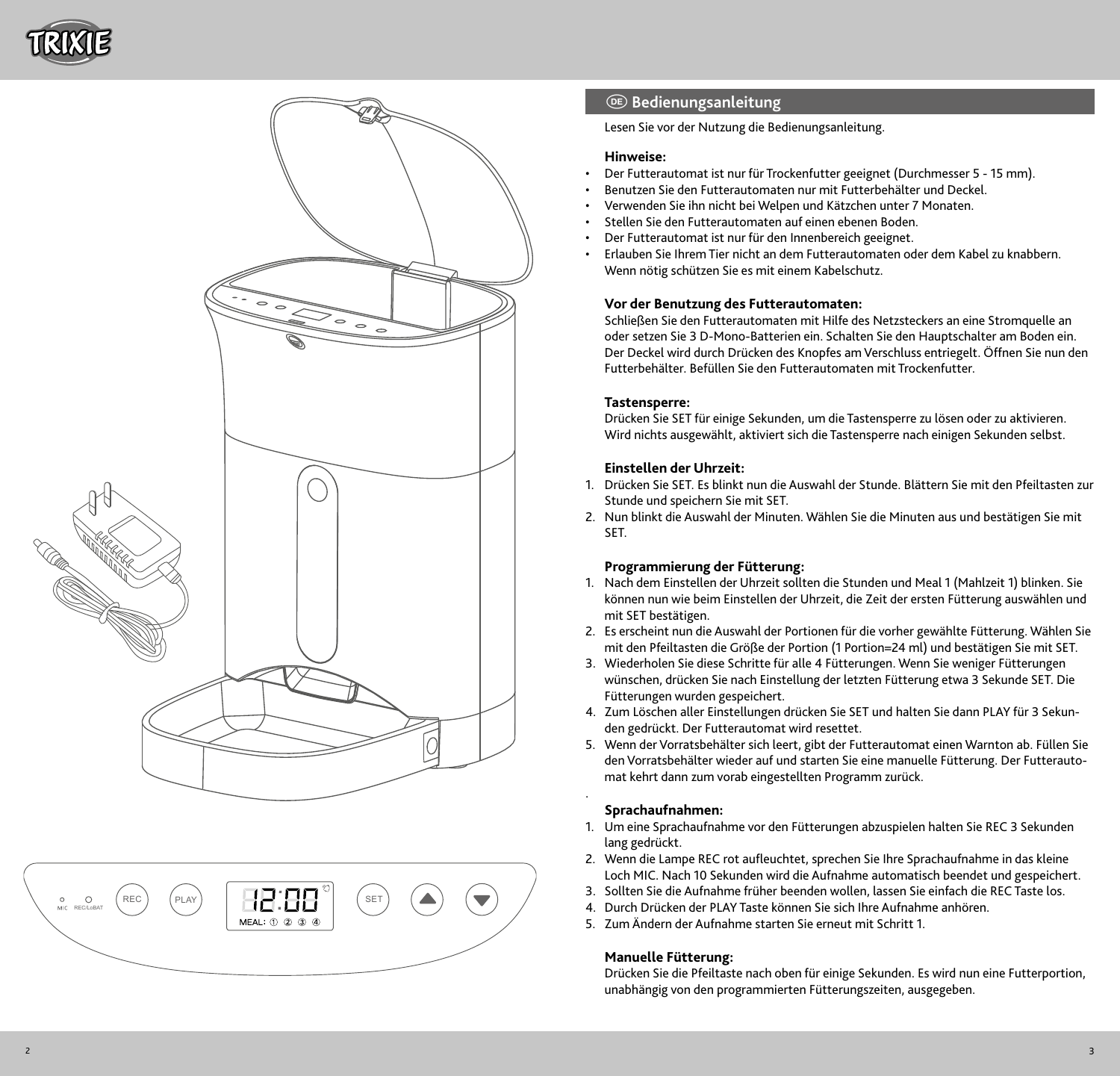

#### **Gewöhnung:**

Einige Tiere brauchen etwas Zeit, um sich an den neuen Futterautomaten zu gewöhnen.

Wir empfehlen daher Folgendes:

- Stellen Sie den Futterautomaten, ohne ihn einzuschalten neben den Futternapf Ihres Hundes bzw. Ihrer Katze.
- Füllen Sie anfangs den aktuellen Napf sowie den Napf des Futterautomaten mit Futter.
- Wenn sich Ihr Tier an den Futterautomaten gewöhnt hat, können Sie den normalen Napf wegstellen.

Um die Neugier Ihres Tieres auf den Futterautomaten zu wecken, sollten Sie zu Beginn regelmäßig einige Leckerlis in den Napf legen.

#### **Reinigung:**

Schalten Sie den Futterautomaten aus und trennen Sie ihn vom Strom. Nehmen Sie die Futterschale heraus. Dazu müssen Sie die Knöpfe rechts und links drücken, welche die Schale lösen. Den Futterbehälter können Sie einfach nach oben herausziehen. Sie können die Teile mit Wasser reinigen (nicht spülmaschinengeeignet). Die Station sollte nicht mit Wasser gereinigt, sondern nur feucht abgewischt werden. Bevor Sie neues Futter einfüllen, sollten Futterbehälter und Napf komplett trocken sein.

## E **Instructions**

Read the instructions before using the device.

## **Please Note:**

- The automatic feed dispenser is only suitable for dry feed (diameter 5-15 mm).
- Always use the automatic feed dispenser with feed container and lid.
- Do not use this device for puppies and kittens under 7 months.
- Place the automatic feed dispenser on level ground.
- The automatic feed dispenser is only suitable for indoor use.
- Do not let your pet to chew on the feed dispenser or on the cable. If necessary, protect the cable with a cable guard.

#### **Before using the automatic feed dispenser:**

Before using the automatic feed dispenser, plug it into the mains supply or insert 3 D-mono batteries. Turn on the main switch at the base. The lid is opened by pressing the button on the lock. Now open the automatic feed dispenser. Fill the automatic feed dispenser with dry feed.

#### **Button Lock:**

Press SET for a few second to either release the button lock or set it. If nothing is selected, the button lock will be activated of its own accord after a few seconds.

#### **Setting the time:**

- 1. Press SET. Now the hour flashes. Use the arrow keys to select the right hour and save with SET.
- 2. Now the minutes flash. Select the minutes and confirm by pressing SET.

#### **Programming the feeding time:**

- 1. After setting the clock, the hour and MEAL 1 should be flashing. Now you can choose the time for the first feed in the same way as you set the clock and confirm with SET.
- 2. Now the selection of portions for the preselected feeding time appears. Choose the portion size with the arrow keys (1 portion = 24 ml) and confirm with SET.
- 3. Repeat these steps for all 4 feeding times. If you want fewer feeding times, press SET for about 3 seconds after your last feeding time. The feeding times are saved.
- 4. To delete all settings, press SET and keep pressing PLAY for 3 seconds. The automatic feed dispenser is reset.
- 5. If the feed container approaches empty, the automatic feed dispenser emits a warning tone. Refill the feed container and start a manual feeding. The automatic feed dispenser will then return to the preset programme.

#### **Voice recording:**

- 1. To play a voice recording before the feeding times, press REC for 3 seconds.
- 2. When the red REC light is on, say your voice recording into the small hole MIC. After 10 seconds, the recording automatically ends and is saved.
- 3. Should you wish to end the recording earlier, simply let go of the REC button.
- 4. Press PLAY to listen to your voice recording.
- 5. To change the recording, start again with step 1.

## **Manual feeding:**

Press the arrow key for a few seconds. This emits a feed portion, independently of the preset feeding times.

#### **Acquainting:**

Some pets need a bit of time to get used to the new automatic feed dispenser.

We therefore recommend the following:

- Place the automatic feed dispenser next to you dog's or cat's normal bowl without turning it on.
- To start with, fill the normal bowl and the bowl of the feed dispenser with feed.
- Once your pet has become used to the automaitc feed dispenser, you can remove the normal bowl.

To awaken your pet's curiosity in the automatic feed dispenser, regularly place a few treats into the bowl at the start.

#### **Cleaning:**

Switch the automatic feed dispenser off and unplug it. Remove the feed bowl. Do this by pressing the buttons on the right and on the left, which release the bowl. Simply pull the feed container upwards to remove it. You can clean these parts with water (not dishwasher suitable). The dispenser should not be cleaned with water, but simply wiped down with a damp cloth. Feed container and bowl should be completely dry before you fill in new feed.

## F **Instruction d'utilisation**

Lisez attentivement les instructions avant d'utiliser l'appareil.

## **Veuillez noter les recommandations suivantes:**

- Le distributeur automatique de nourriture convient uniquement à la nourriture sèche ( diamètre 5-15mm).
- Utilisez toujours le distributeur automatique avec le récipient et le couvercle.
- Ne pas utiliser l'appareil pour les chiots et les chatons en dessous de 7 mois.
- Placez le distributeur automatique de nourriture sur un sol plat.
- Ne laissez pas votre animal mâcher le distributeur ou le câble. Si besoin, protegez le câble avec un protège-câble.

#### **Avant d'utiliser le distributeur automatique de nourriture:**

Avant d'utiliser le distributeur automatique de nourriture, branchez-le sur la prise secteur ou inserez des piles 3 D mono. Allumez l'interrupteur principal sur la base. Le couvercle s'ouvre en pressant le bouton de verrouillage . Ouvrez ensuite le distributeur automatique de nourriture. Remplissez-le avec une nourriture sèche.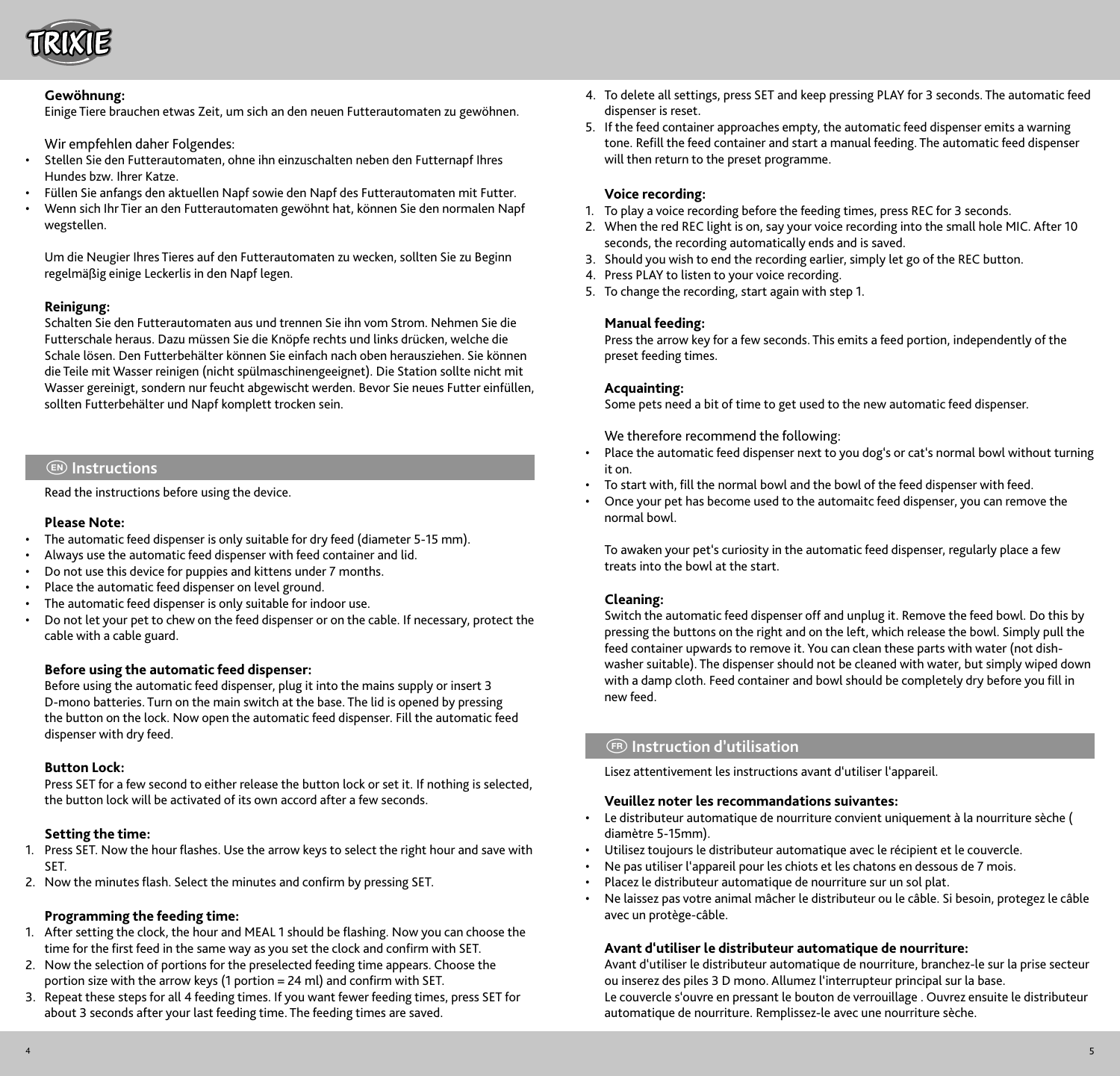

#### **Bouton de verrouillage:**

Pressez SET quelques secondes puis relâchez le bouton de verrouillage ou réglez-le. Si rien n'est selectionné, le bouton de verrouillage sera activé de lui-même après quelques secondes.

## **Réglage de l'heure:**

- 1. Pressez SET. L'heure clignote. Utilisez les touches directionnelles pour selectionner la bonne heure et enregistrez-le avec SET.
- 2. Ensuite les minutes clignotent. Selectionnez les minutes et confirmez en pressant SET.

#### **Programmer l'heure des repas:**

- 1. Après le réglage de l'horloge, l'heure et le repas 1 peuvent être programmés. Vous pouvez ensuite choisir l'heure du premier repas de la même manière que le réglage de l'heure et confirmez par SET.
- 2. Ensuite la selection des tailles des portions à sélectionner apparaissent. Choisissez la taille de la portion avec les touches directionnelles (1 portion = 24 ml) et confirmez par SET.
- 3. Répétez ces étapes pour les 4 heures des repas. SI vous souhaitez programmer moins d'horaires de repas, pressez SET environ 3 secondes après votre dernier horaire de repas. Les heures sont enregistrées.
- 4. Pour supprimer tous les réglages, pressez SET et pressez la touche PLAY pendant 3 secondes. Le distributeur automatique est réinitialisé.
- 5. Si le récipient de nourriture est presque vide, le distributeur automatique émet un son d'avertissement. Remplissez le récipient et démarrez un repas manuellement. Le distributeur automatique reprendra ensuite son programme sélectionné.

#### **Enregistrement de la voix:**

- 1. Pour émettre une voix enregistrée avant les heures des repas, pressez REC pendant 3 secondes.
- 2. Lorsque le voyant rouge REC est allumé, enregistrez votre voix par le petit trou MIC. Après 10 secondes, l'enregistrement stoppe automatiquement et est sauvegardé.
- 3. Si votre enregistrement est plus court, relâchez simplement le bouton REC.
- 4. Pressez PLAY pour écouter votre voix enregistrée.
- 5. Pour modifier l'enregistrement, revenez au stade 1.

## **Repas en mode manuel:**

Pressez la touche directionnelle pendant quelques secondes. Elle émet une portion de nourriture. Indépendament des heures de repas pré-réglés.

#### **S'habituer au distributeur automatique:**

Certains animaux ont besoin d'un peu de temps pour s'habituer au nouveau distributeur automatique.

- Placez le distributeur automatique à côté de l'écuelle habituelle de votre chat ou de votre chien, sans le mettre en marche.
- Pour commencer, remplissez de nourriture l'écuelle habituelle et le récipient de nourriture du distributeur.
- Lorsque votre animal commence à s'habituer au distributeur, vous pouvez enlever son ancienne écuelle.

Pour éveiller la curiosité de votre animal, placez régulièrement au début quelques friandises dans l'écuelle.

## **Nettoyage:**

Eteignez le distributeur automatique et débranchez-le. Enlevez l'écuelle. Pour cela, pressez les boutons sur la droite et sur la gauche, pour relâcher l'écuelle. Tirez simplement le récipient vers le haut et enlevez-le. Vous pouvez le nettoyer à l'eau claire ( pas au lavevaisselle). Le distributeur ne doit pas être nettoyé à l'eau, mais simplement essuyé avec un chiffon humide. Le récipient et l'écuelle doivent être entièrement secs avant de les remplir à nouveau de nourriture.

## I **Istruzioni**

Leggere attentamente queste istruzioni prima di utilizzare il distributore.

## **Informazioni importanti:**

- Il distributore automatico di cibo è adatto esclusivamente per il cibo secco (diametro 5 – 15 mm).
- Utilizzare sempre il distributore con il contenitore del cibo e il coperchio installati.
- Non utilizzare il distributore con cuccioli e gattini al di sotto dei 7 mesi di età.
- Posizionare il distributore su una superficie piana.
- Il distributore è utilizzabile esclusivamente in luoghi chiusi.
- Non permettere all'animale di mordere il distributore di cibo o il cavo elettrico. Se necessario, proteggere il cavo con un passacavo.

#### **Accendere l'interruttore principale alla base:**

Prima dell'utilizzo, collegarlo alla presa di corrente oppure inserire 3 batterie mono D. Accendere l'interruttore principale alla base. Il coperchio si apre premendo il pulsante di sblocco. Ora aprire il distributore di cibo e riempirlo con il cibo secco.

#### **Pulsante di blocco/sblocco:**

Tenere premuto il pulsante SET per pochi secondi sia per disattivare lo sblocco sia per inserirlo. Se non viene selezionato nulla, il pulsante di blocco si attiva dopo vari secondi.

#### **Regolazione dell'orario:**

- 1. Premere il pulsante SET. Ora l'ora lampeggia. Usare le frecce per selezionare l'ora corretta e salvare con il pulsante SET.
- 2. Ora i minuti iniziano a lampeggiare. Selezionare i minuti e confermare premendo il pulsante SET.

#### **Programmazione dell'orario dei pasti:**

- 1. Dopo aver impostato l'ora, lampeggiano l'orario e Meal1 (Pasto1). Ora scegliere l'orario per il primo pasto nello stesso modo in cui si è impostata l'ora e confermare con il pulsante SET.
- 2. Ora lampeggia la quantità di cibo da impostare. Scegliere la dose con le frecce (1 porzione = 24 ml) e confermare con il pulsante SET.
- 3. Ripetere questi passaggi per tutti e 4 i pasti. Se si desidera un numero inferiore di pasti, tenere premuto il pulsante SET per circa 3 secondi dopo l'ultimo pasto desiderato. Gli orari dei pasti vengono salvati.
- 4. Per cancellare tutte le impostazioni, premere il pulsante SET e tenere premuto il pulsante PLAY per 3 secondi. Le impostazioni del distributore automatico di cibo si cancellano.
- 5. Quando il contenitore di cibo è quasi vuoto, il distributore emette un suono di avviso. Riempire di nuovo il contenitore e rilasciare del cibo con la distribuzione manuale. Il distributore automatico di cibo ritorna al programma impostato.

#### **Registrare il messaggio vocale:**

- 1. Per registrare la voce che viene riprodotta prima di ogni pasto, tenere premuto il pulsante REC per 3 secondi.
- 2. Quando si illumina la spia rossa del pulsante REC, parlare sul piccolo foro MIC. Dopo 10 secondi, la registrazione si interrompe automaticamente e viene salvata.
- 3. Per registrare per un tempo più breve, rilasciare il pulsante REC.
- 4. Premere il pulsante PLAY per risentire la propria voce.
- 5. Per modificare la registrazione, iniziare di nuovo dal punto 1.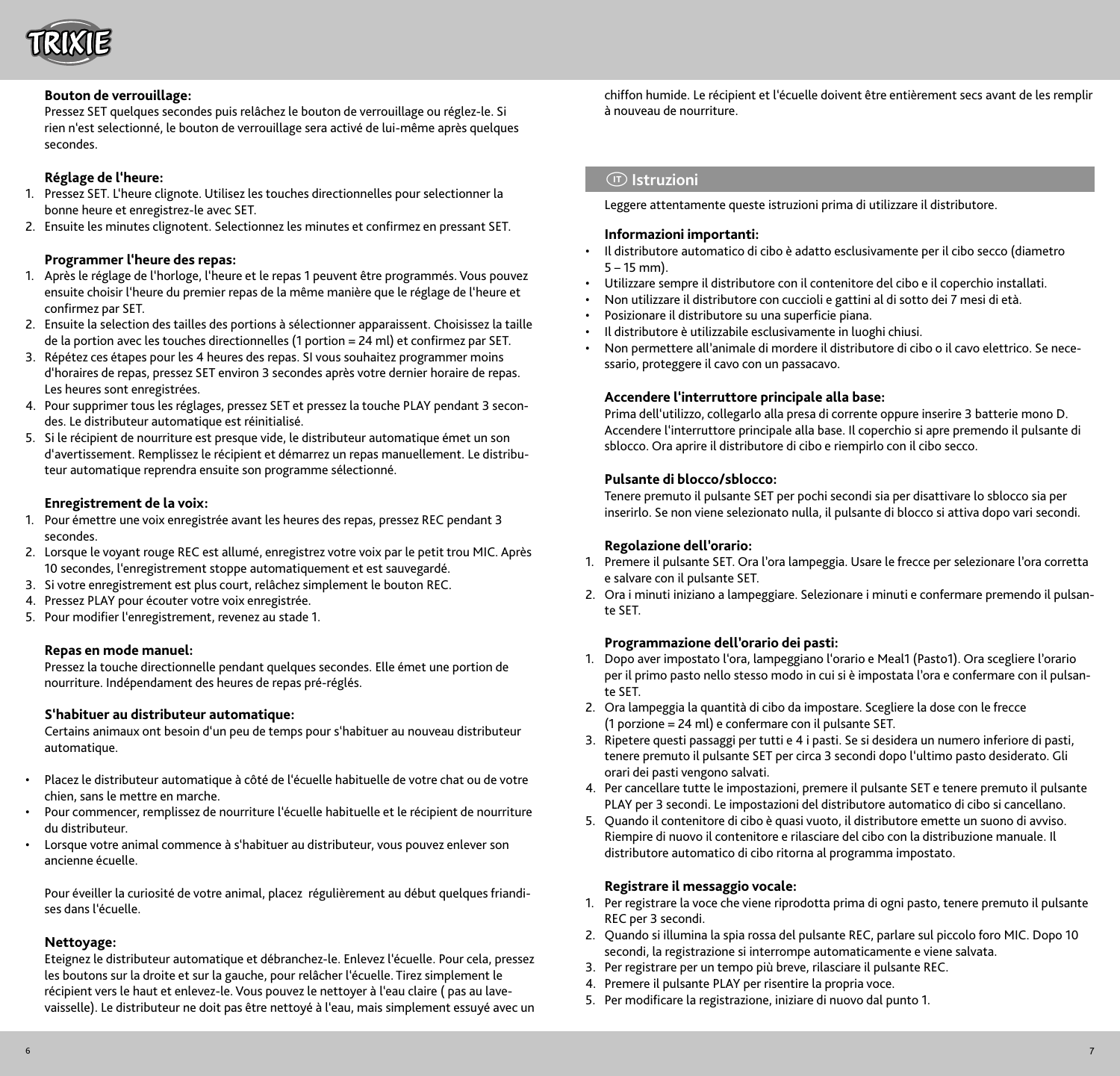

## **Distribuzione manuale del cibo:**

Tenere premute le frecce per alcuni secondi. Una porzione di cibo viene rilasciata indipendentemente dagli orari programmati.

#### **Abituare l'animale al distributore:**

Alcuni animali necessitano di tempo per abituarsi al nuovo distributore automatico.

#### Si consiglia quindi di:

- Posizionare il distributore (senza accenderlo) vicino all'abituale ciotola del vostro gatto o cane.
- Per iniziare, riempire con del cibo sia la ciotola abituale che quella del distributore.
- Quando l'animale si abitua al nuovo distributore automatico di cibo, si può eliminare la ciotola tradizionale.

Per aumentare l'interesse del vostro animale, riempire inizialmente la ciotola del distributore con gustose leccornie.

#### **Pulizia:**

Spegnere il distributore automatico di cibo e staccare la spina. Rimuover la premendo i bottoni a destra e a sinistra. Per rimuovere il distributore, solle (flo) e so l'alto. Queste parti si possono lavare con acqua (non in lavastoviglie). Non lavare distributore con acqua, ma utilizzare solamente un panno umido. Asciugare completamente il contenitore e la ciotola prima di riempirli nuovamente con del cibo.

## N **Gebruiksaanwijzing**

Leest u eerst voor gebruik de gebruiksaanwijzing.

#### **Handleiding en tips:**

- De voederautomaat is alleen voor droogvoer geschikt (doorsnede 5-15 mm).
- Gebruikt u de voederautomaat alleen met voerreservoir en deksel.
- Gebruikt u hem niet bij puppy's en kittens jonger dan 7 maanden.
- Zet de voederautomaat op een vlakke vloer.
- De voederautomaat is slechts voor gebruik binnenshuis geschikt.
- Staat u het dier niet toe aan de voederautomaat of het snoer te knabbelen.
- Indien noodzakelijk beschermt u dat met een snoerbeschermer.

Voor het gebruik van de voederautomaat sluit u de voederautomaat met behulp van de netstekkers aan een stroombron aan of zet u de 3 D-Mono-batterijen erin. Schakelt u de hoofdschakelaar op de bodem in. Het deksel wordt door drukken op de knop van het slot ontgrendeld. Opent u het voerreservoir. Vult u de voederautomaat met droogvoer.

#### **Toetsblokkering:**

Drukt u enkele seconden op SET, om de toetsblokkering op te heffen of te activeren. Indien er niets is geselecteerd, dan wordt de toetsblokkering na enkele seconden geactiveerd.

#### **Instellen van de tijd:**

- 1. Drukt u SET. De uurselectie knippert nu. Blader naar het uur met de pijltjestoetsen en sla op met SET.
- 2. Nu knipperst de selectie van de minuten. Selecteer de minuten en bevestig die selectie met SET.

#### **Programmering van het voeren:**

1. Na het instellen van de tijd moeten uren en maaltijd 1 knipperen. Evenals bij het instellen van de tijd, kunt u nu de tijd van de eerste voedering kiezen en bevestigen met SET.

- 2. Nu verschijnt de selectie van de porties voor de eerder gekozen voeding. Selecteert u met de pijltoetsen de grootte van de portie (1 portie = 24 ml) en bevestig met SET.
- 3. Herhaalt u deze stappen voor alle 4 voedingen. Indien u minder voederingen wenst, drukt u circa 3 seconden op SET. De voederingen zijn opgeslagen.
- 4. Om alle instellingen te wissen drukt u op SET en houdt u PLAY gedurende 3 seconden ingedrukt. De voederautomaat wordt dan gereset.
- 5. Wanneer het voorraadreservoir leeg raakt, laat de voederautomaat een waarschuwingssignaal horen. Vult u dan het voorraadreservoir weer en start u het handmatige voeren. De voederautomaat keert dan naar het vooraf ingestelde programma terug.

#### **Spraakopnamen:**

- 1. Om een spraakopname voor het voeren af te spelen houdt u REC 3 seconden lang ingedrukt.
- 2. Wanneer het REC-lampje rood oplicht, spreekt u de gesproken boodschap in het kleine gat MIC in. Na 10 seconden wordt de opname automatisch gestopt en opgeslagen.

Indien u de opname eerder wilt beëindigen, laat u de REC-knop los.

**AREADED OPTABLE OPTAME beluisteren door op de PLAY-toets te drukken.** 

**Om de opplanne te wijzigen begint u opnieuw met stap 1.** 

#### Hand**mitti voeren:**

Drukt u enter enden op de toets met de pijl omhoog. Er wordt nu een portie voer afgegeven, ongeacht de geprogrameerde voedertijden.

#### **Gewenning:**

Sommige die en hebben enige tijd nodig om te wennen aan de voederautomaat.

Wij bevelen daalom het volgende aan:

- Plaats de voederbak van uw hond of kat.
- VAA het begin zowel zijn huidige voederbak als de voederautomaat met voer.
- $\mathcal{A}$  die gewend is geraakt aan de voederautomaat, kunt u de normale bak opbergen.

 $\widehat{\mathcal{O}}$ m de nieuwsgierigheid van uw dier voor de voederautomaat te wekken, dient u in het begin enige beloningssnoepjes in de bak te doen.

## **Reiniging:**

Schakelt u de voederautomaat uit en verbreekt u de verbinding met de stroom. Neemt u de voederbak uit. Om dit te doen, dient u op de knoppen rechts en links te drukken om de bak los te maken. Het voerreservoir kunt u eenvoudig naar boven eruit trekken. U kunt de onderdelen met water reinigen (niet vaatwasmachinebestendig). De automaat zelf moet niet met water gereinigd worden, doch slechts met vocht afgeveegd te worden. Voordat u er nieuw voer indoet, moet het voerreservoir geheel droog zijn.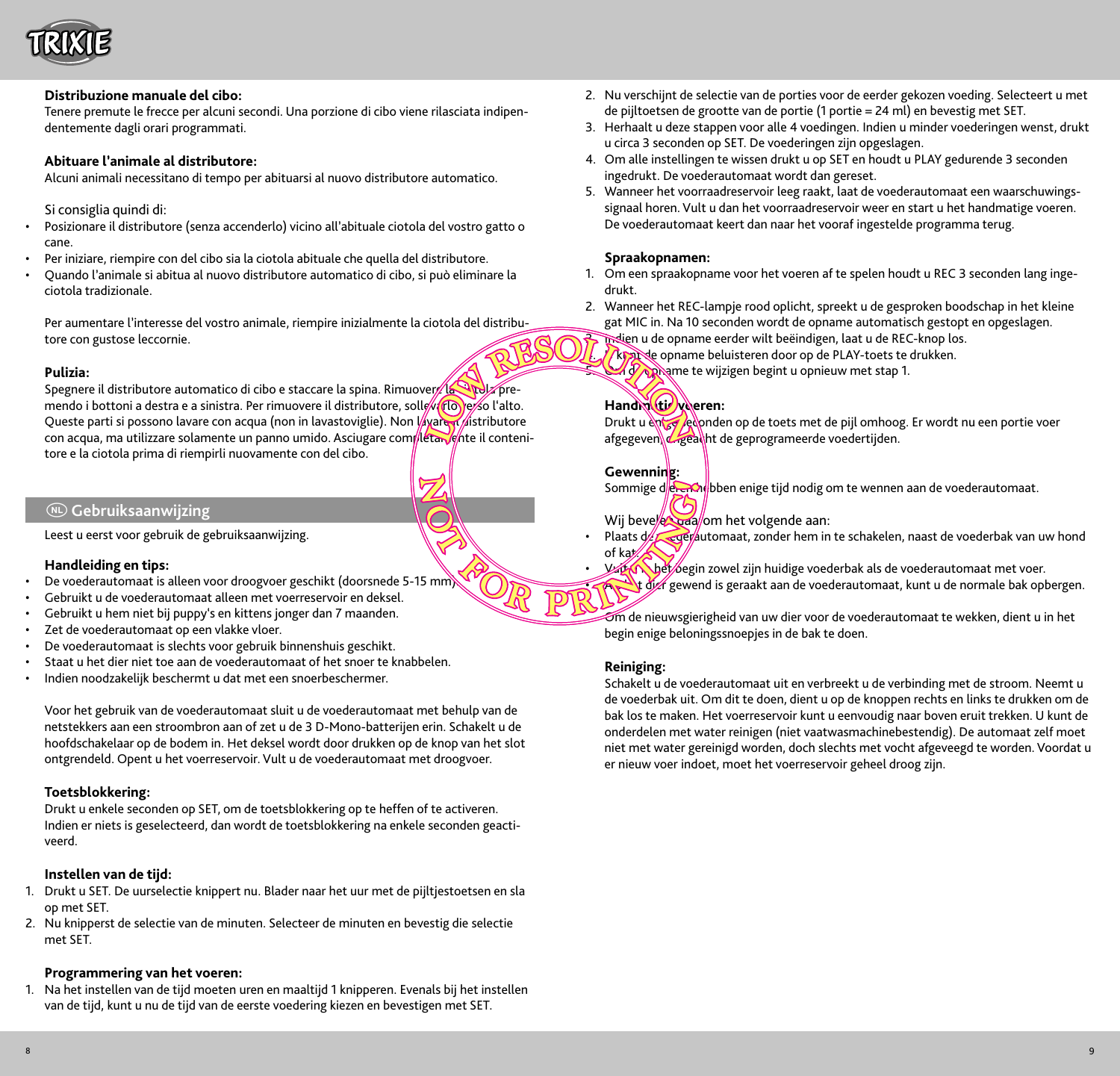

## $\circledR$  Instruktioner

Läs instruktionerna innan användning.

### **Instruktioner:**

- Foderautomaten är endast avsedd för torrfoder (diameter 5-15 mm).
- Använd alltid foderautomatenmed foderbehållare och lock.
- Använd inte enheten för valpar och kattunger yngre än 7 månader.
- Placera foderautomaten på plant underlag.
- Foderautomaten är endast avsedd för inomhusbruk.
- Låt inte ditt djur tugga på foderautomaten eller kabeln. Om nödvändigt, skydda kabeln med ett kabelskydd.

Innan du använder foderautomaten, anslut den till ett eluttag eller sätt i 3 D-monobatterier. Slå på huvudströmbrytaren vid basen. Locket öppnas genom att trycka på knappen på låsen. Öppna nu foderautomaten. Fyll foderautomaten med torrfoder.

## **Knapplås:**

Tryck på SET några sekunder för att antingen släppa knapplåset eller ställa in det. Om inget är valt aktiveras knapplåset av sig själv efter några sekunder.

## **Ställa in tiden:**

- 1. Tryck på SET.Nu blinkar timmen. Använd piltangenterna för att välja rätt timme och spara med SET.
- 2. Nu blinkar minuter. Välj minuter och bekräfta genom att trycka på SET.

#### **Programmera utfodringstiderna:**

- 1. Efter inställning av tiden bör timmen och Måltid 1 blinka. Nu kan du välja tid för den första utfodringen på samma sätt som du ställer in klockan och bekräfta med SET.
- 2. Nu visas valet av portioner för den förvalda utfodringstiden. Välj portionsstorlek med piltangenterna (1 portion = 24 ml) och bekräfta med SET.
- 3. Upprepa dessa steg för alla 4 utfodringstider. Om du vill ha färre utfodringstider, tryck på SET i cirka 3 sekunder efter din senaste utfodringstid. Utfodringstiderna sparas.
- 4. För att radera alla inställningar, tryck SET och fortsätt att trycka på PLAY i 3 sekunder. Foderautomaten återställs.
- 5. Om foderbehållaren börjar bli tom avger foderautomaten en varningston. Fyll på foderbehållaren och starta manuell utmatning. Foderautomaten återgår sedan till det förinställda programmet.

#### **Röstinspelning:**

- 1. Tryck på REC i 3 sekunder för att spela in en röstinspelning innan utfodringstiderna.
- 2. När den röda REC-lampan lyser, säg din röstinspelning i det lilla hålet MIC. Efter 10 sekunder avslutas inspelningen automatiskt och sparas.
- 3. Om du vill avsluta inspelningen tidigare släpper du bara REC-knappen.
- 4. Tryck på PLAY för att lyssna på din röstinspelning.
- 5. För att ändra inspelningen, börja om med steg 1.

## **Manuell utfodring:**

Tryck på piltangenten i några sekunder. Detta avger en portion, oberoende av de förinställda utfodringstiderna.

## **Invänjning:**

Vissa husdjur behöver lite tid för att vänja sig vid den nya foderautomaten.

Vi rekommenderar därför följande:

• Placera foderautomaten bredvid din hunds eller katts vanliga matskål utan att slå igång den.

- Till att börja med fyller du den vanliga skålen och skålen till foderautomaten med foder.
- När ditt husdjur har vant sig vid foderautomaten kan du ta bort den vanliga skålen.

För att väcka ditt husdjurs nyfikenhet för foderautomaten, placera regelbundet några godbitar i skålen i början.

## **Rengöring:**

Stäng av foderautomaten och koppla ur den. Ta bort foderskålen. Gör detta genom att trycka på knapparna till höger och vänster, som släpper skålen. Dra helt enkelt foderbehållaren uppåt för att ta bort den. Du kan rengöra dessa delar med vatten (inte lämplig för diskmaskin). Behållaren ska inte rengöras med vatten utan helt enkelt torkas av med en fuktig trasa. Foderbehållaren och skålen ska vara helt torra innan du fyller på nytt foder.

## <sup>@</sup> Brugsvejledning

Læs brugsvejledningen inden apparatet tages i brug.

## **OBS:**

- Denne foderdispenser er udelukkende egnet for tørfoder (Diameter 5-15 mm).
- Brug foderdispenseren udelukkende med foderbeholder og låg.
- Apparatet må ikke bruges til hvalpe eller killinger under 7 måneder.
- Dispenseren bør placeres på jævn undergrund.
- Foderdispenseren er udelukkende egnet for indendørsbrug.
- Forhindre dyret i at gnave i foderdispenseren eller strømkablet. Hvis det er nødvendigt, kan du gøre brug af en kabelbeskyttelse.

#### **Inden du tager apparatet i brug:**

Tilslut foderdispenseren til en strømkilde ved hjælp af et strømstik eller indsæt 3 D-Mono-batterier. Tænd for apparatet gennem hovedkontakten i bunden. Låget bliver frigivet ved at trykke på knappen ved låsen. Åben foderbeholderen. Påfyld foderautomaten med tørfoder.

## **Tastelås:**

Tryk SET i flere sekunder, for at aktivere eller deaktivere tastelåsen. Hvis du ikke foretager et valg, låser tasterne automatisk efter nogle sekunder.

#### **Indstilling af klokkeslæt:**

- 1. Tryk SET. Tallene for timerne begynder at blinke. Brug piletasterne til at bladre frem til det rigtige tal og gem indstillingen ved at trykke SET.
- 2. Tallene for minutterne begynder at blinke. Vælg minutterne og gem indstillingen ved at trykke SET.

## **Programmering af fodringer:**

- 1. Efter indstillingen af klokkeslættet burde tallene for timer og første måltid blinke. Du har nu muligheden for at indstille tiden for den første fodring på samme måde, som da du indstillede klokkeslættet, for igen at gemme indstillingen ved at trykke SET.
- 2. Herefter har du mulighed for at vælge portionsstørrelsen for den valgte fodring. Vælg ved hjælp af piletasterne portionsstørrelsen (1 Portion = 24 ml) og gem indstillingen ved at trykke SET.
- 3. Gentag de foroven nævnte skridt for alle 4 fodringer. Hvis du ønsker færre fodringer, trykker du SET i ca. 3 Sekunder efter du har programmeret det sidste ønskede måltid. Alle måltider er gemt.
- 4. For at slette alle indstillinger trykker du SET og PLAY i 3 sekunder. Foderdispenseren bliver sat tilbage til fabriksindstillinger.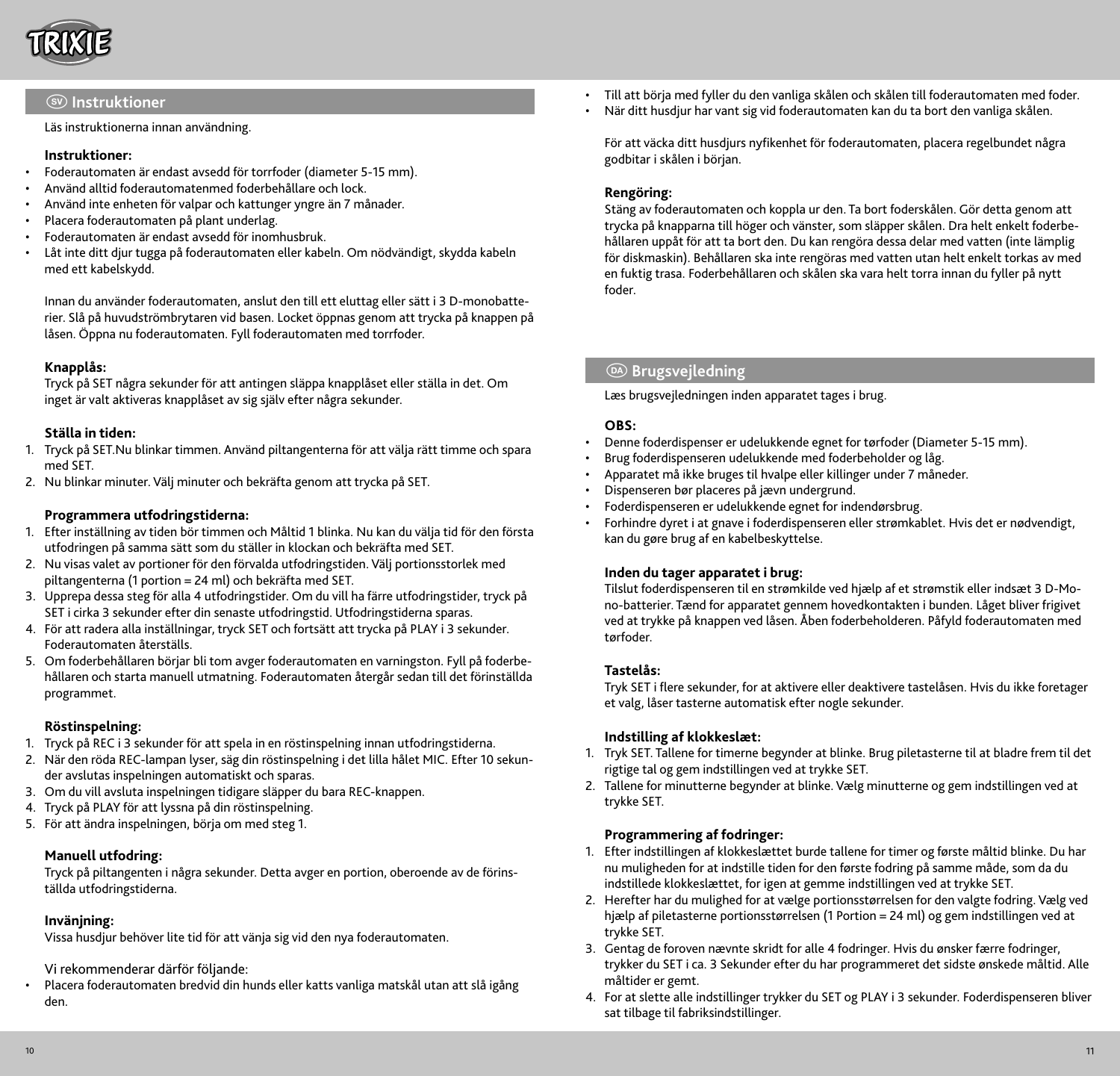

5. Hvis foderbeholderen er på vej til at blive tom, afgiver den et akustisk advarselssignal. Fyld foderbeholderen op og start en manuel fodring. Foderdispenseren vender tilbage til de programmerede indstillinger.

#### **Taleoptagelser:**

- 1. For at afspille en taleoptagelse inden fodringen trykker du REC i 3 sekunder.
- 2. Så snart den røde lampe lyser rødt, kan du indtale optagelsen i det lille hul MIC. Efter 10 sekunder bliver optagelsen afsluttet og gemt automatisk.
- 3. Hvis du ønsker at afslutte optagelsen inden, kan du bare slippe REC knappen. s.
- 4. Du kan lytte til optagelsen ved at trykke PLAY knappen.
- 5. For at ændre optagelsen, starter du blot ved punkt 1.

## **Manuel fodring :**

Tryk piletasten som peger opad i nogle sekunder. Der bliver udgivet en foderportion, uafhængigt af de programmerede fodringstidspunkter.

#### **Tilvænning:**

Nogle dyr har brug for lidt tid, for at vænne sig til den nye foderdispenser.

Derfor anbefaler vi følgende:

- Placer dispenseren, uden at tænde for den ved siden af hundens eller hhv. kattens foderskål.
- Til at starte med fylder du foder i den aktuelle foderskål som også foderdispenserens fodersål.
- Når dyret har vænnet sig til dispenseren, kan du fjerne den oprindelige foderskål.

For at rette dyrets opmærksomhed mod foderdispenseren, kan du til at starte med lægge nogle godbidder i dispenserens foderskål.

#### **Rengøring:**

Sluk for foderdispenseren og fjern den fra strømkilden. Fjern foderskålen. Skålen frigives ved at trykke begge knapper i højre og venstre side. Foderbeholderen kan fjernes ved at den trækkes opad. Du kan rengøre delene med vand (ikke egnet for opvaskemaskine). Selve stationen bør ikke rengøres med vand, den burde blot tørres af med en fugtig klud. Inden du påfylder dispenseren med foder bør foderbeholderen og foderskålen være helt tør.

## e **Instrucciones**

Lea las instrucciones antes de usar el dispositivo.

#### **Instrucciones para tener en cuenta:**

- El comedero automático está solo indicado para alimento seco (diámetro 5-15 mm).
- Utilice siempre el comedero automático con la tolva de alimento y la tapa.
- No use el dispositivo para cachorros y gatitos menores de 7 meses.
- Coloque el comedero automático en un terreno plano.
- El comedero automático está solo indicado para usar en interiores.
- No deje que su mascota mastique el dispositivo o el cable. Si es necesario, proteja el cable con un protector de cable.

Antes de utilizar el comedero, enchúfelo a la red o inserte 3 baterías monofásicas. Encienda el interruptor principal en la base. La tapa se abre pulsando el botón de la cerradura. Ahora abra el comedero automático. Llene el comedero automático con alimento seco.

## **Botón de Bloqueo:**

Pulse SET durante unos segundos para liberar el botón de bloqueo o para ajustarlo.

Si no se selecciona nada, el bloqueo de botones se activará por sí solo después de unos segundos.

#### **Ajuste de la hora:**

- 1. Pulse SET. Ahora la hora parpadea. Use las teclas de flecha para seleccionar la hora correcta y guárdela con SET.
- 2. Ahora los minutos parpadean. Seleccione los minutos y confirme presionando SET.

## **Programación de la hora de alimentación:**

- 1. Después de ajustar el reloj, la hora y la Comida 1 deberían estar parpadeando. Ahora puede elegir la hora para la primera comida de la misma manera que ha ajustado el reloj y confirmar con SET.
- 2. Ahora aparece la selección de raciones para el tiempo de alimentación preseleccionado. Elija el tamaño de la ración con las teclas de flecha (1 ración = 24 ml) y confirme con SET.
- 3. Repita estos pasos para los 4 tiempos de alimentación. Si desea reducir los tiempos de alimentación, pulse SET durante unos 3 segundos después de la última hora de alimentación. Los tiempos de alimentación se guardan.
- 4. Para borrar todas las configuraciones, presione SET y siga presionando PLAY durante 3 segundos. El comedero automático se restablece.
- 5. Si la tolva se aproxima a estar vacío, el comedero automático emite un tono de advertencia. Vuelva a llenar el contenedor e inicie una alimentación manual. El comedero automático volverá entonces al programa preestablecido.

## **Grabación de voz:**

- 1. Para reproducir una grabación de voz antes de los tiempos de alimentación, pulse REC durante 3 segundos.
- 2. Cuando la luz roja de REC esté encendida, diga su grabación de voz en el pequeño agujero MIC. Después de 10 segundos, la grabación termina automáticamente y se guarda.
- 3. Si desea terminar la grabación antes, simplemente suelte el botón REC.
- 4. Pulse PLAY para escuchar su grabación de voz.
- 5. Para cambiar la grabación, comience de nuevo con el paso 1.

## **Alimentación manual:**

Presione la tecla de flecha durante unos segundos. Esto emite una ración de comida, independientemente de los tiempos de alimentación preestablecidos.

#### **A saber:**

Algunas mascotas necesitan un poco de tiempo para acostumbrarse al nuevo comedero automático.

Por lo tanto, recomendamos lo siguiente:

- Colocar el comedero automático junto al bol normal de su perro o gato sin encenderlo.
- Para empezar, llene el bol normal y el comedero automático con alimento.
- Una vez que su mascota se haya acostumbrado al comedero automático, puede retirar el bol normal.

Para despertar la curiosidad de su mascota en el comedero automático, coloque regularmente algunas golosinas en el recipiente al principio.

#### **Limpieza:**

Apague el comedero de alimentación automática y desenchúfelo. Retire el recipiente de alimentación. Hágalo presionando los botones de la derecha y de la izquierda, que liberan el bol. Simplemente tire del recipiente de alimento hacia arriba para retirarlo. Puede limpiar estas piezas con agua (no apta para lavavajillas). El comedero no debe ser limpiado con agua, sino que simplemente debe ser limpiado con un paño húmedo. El contenedor y el bol de alimento deben estar completamente secos antes de llenar el alimento nuevo.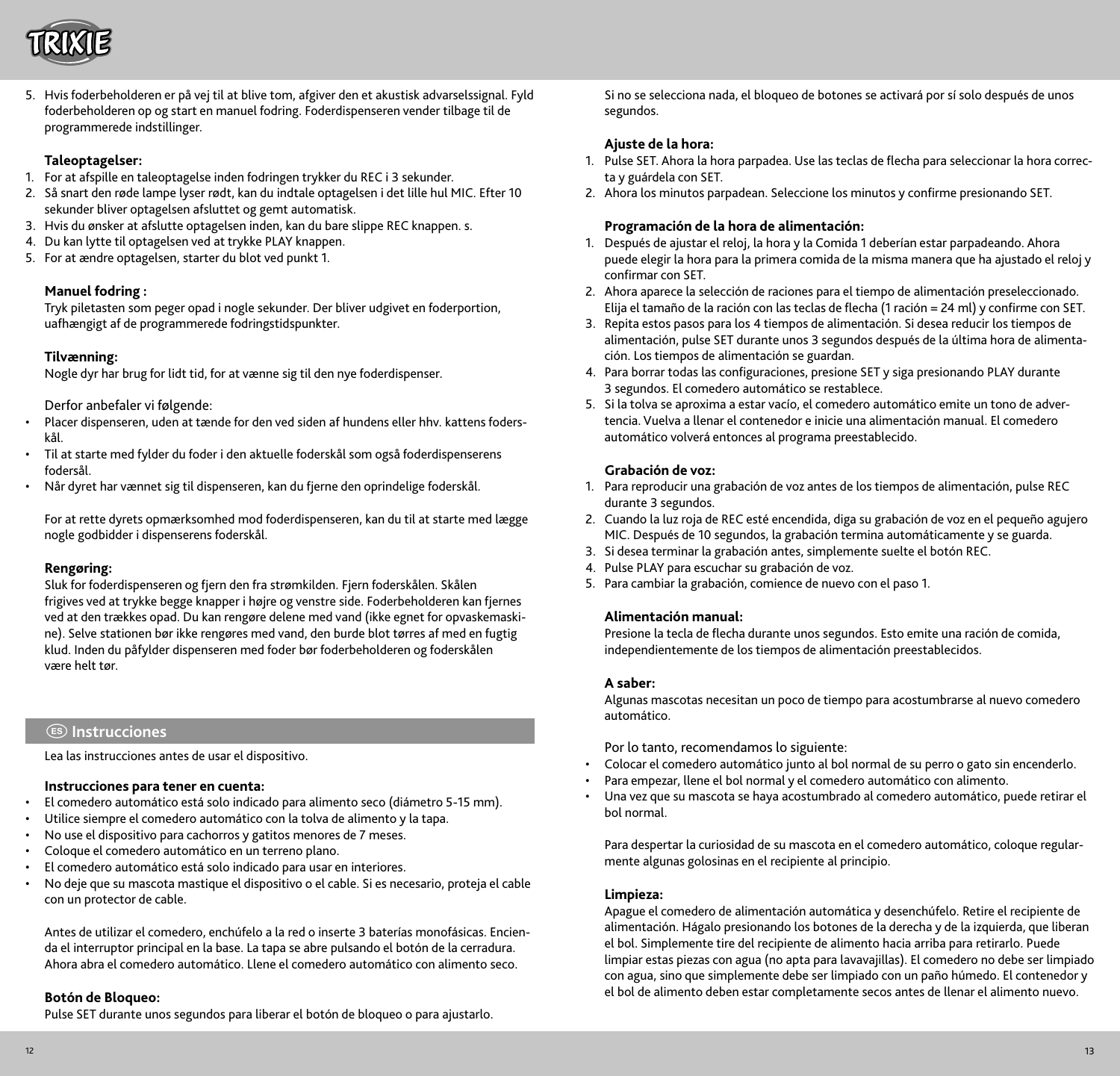

## P **Instruções**

Ler as instruções antes de utilizar o aparelho.

### **Por favor ter em atenção:**

- O alimentador automático é apenas adequado para alimento seco (diâmetro 5-15 mm).
- Utilizar sempre o alimentador automático com o recipiente para alimento e a tampa.
- Não utilizar este aparelho para cachorros e gatinhos com menos de 7 meses de idade.
- Colocar o alimentador automático numa superfície plana.
- O alimentador automático é apenas adequado para uso no interior.
- Não permitir que o animal possa roer o alimentador automático ou o cabo de alimentação. Se necessário, proteger o cabo com um protector.

Antes de utilizar o alimentador automático, ligar o mesmo à corrente ou inserir 3 baterias D-mono. Ligar o botão da corrente na base. A tampa é aberta pressionando o botão no fecho. Agora abrir o alimentador automático. Encher o alimentador automático com alimento seco.

## **Fechar no botão:**

Pressionar o botão SET durante alguns segundos para abrir o fecho ou programar o mesmo. Se nada for selecionado, o fecho será ativado automaticamente após alguns segundos.

#### **Programar a hora:**

- 1. Pressionar o botão SET. A hora começa a piscar. Utilizar os botões das setas para programar a hora certa e guardar pressionando o botão SET.
- 2. Agora os minutos começam a piscar. Programar os minutos e confirmar pressionando o botão SET.

#### **Programar a hora da refeição:**

- 1. Depois de programar o relógio, a hora e a refeição 1 (Meal 1) deve estar a piscar. Agora pode programar a hora para a primeira refeição da mesma forma que programou o relógio e confirmar no botão SET.
- 2. De seguida aparece a programação do tamanho das refeições para a refeições pré-selecionadas. Escolher o tamanho da refeição com os botões das setas (1 porção = 24 ml) e confirmar com o botão SET.
- 3. Repetir estes passos para todas as 4 refeições. Se desejar menos refeições, pressionar o botão SET durante 3 segundos depois da última refeição. As refeições estão agora guardadas.
- 4. Para apagar todas as programações, pressionar o botão SET e manter o botão PLAY pressionado durante 3 segundos. Assim fará um "reset" ao alimentador automático.
- 5. Se o recipiente do alimento estiver quase vazio, o alimentador automático emite um sinal de aviso. Deve encher o recipiente do alimento e começar uma refeição manual. O alimentador automático irá voltar à programação pré-definida.

#### **Gravação de mensagem de voz:**

- 1. Para reproduzir uma gravação de voz antes das horas das refeições, pressionar o botão REC durante 3 segundos.
- 2. Quando a luz vermelha REC ligar, fale a sua mensagem de voz para o pequeno orifício MIC. Após 10 segundos a gravação termina automaticamente e é guardada.
- 3. Se desejar terminar a gravação mais cedo, simplesmente deixe de pressionar o botão REC.
- 4. Pressionar PLAY para escutar a sua gravação de voz.
- 5. Para alterar a gravação, começar de novo com o passo 1.

#### **Alimentação manual:**

Pressionar o botão com a seta durante alguns segundos. Isto fornece uma refeição, independentemente das horas das refeições previamente programadas.

#### **Familiarização:**

Alguns animais precisam de um pouco de tempo para se habituarem ao novo alimentador automático.

Por isso recomendamos o seguinte:

- Colocar o alimentador automático ao lado da gamela habitual do seu cão ou gato, sem o ligar.
- Para começar, encher a gamela habitual e o comedouro do alimentador com alimento.
- Assim que o animal se tenha habituado ao alimentador automático, pode remover a gamela habitual.

Para despertar a curiosidade do seu animal para o alimentador automático, deve colocar regularmente de início alguns prémios no comedouro.

#### **Limpeza:**

Desligar o alimentador automático e retirar a ficha da tomada. Remover o comedouro. Para isto deve pressionar os botões no lado direito e esquerdo, que libertam o comedouro. Simplesmente levantar para cima o recipiente do alimento para o remover. Pode limpar estas partes com água (não pode ser lavado na máquina da louça). O alimentador não deve ser limpo com água, mas passar simplesmente com um pano húmido. O recipiente do alimento, a tampa e o comedouro devem estar completamente secos antes de encher com alimento.

## p **Instrukcja**

Przeczytaj instrukcję przed użyciem urządzenia.

#### **Instrukcja:**

- Przeczytaj instrukcję przed użyciem urządzenia.
- Karmidło automatyczne nadaje się tylko do karmienia suchą karmą (średnica 5–15 mm).
- Zawsze używaj karmidła z zamontowanym pojemnikiem i pokrywką.
- Urządzenie nie jest odpowiednie dla szczeniąt i kociąt w wieku poniżej 7 miesięcy.
- Ustaw karmidło na poziomym podłożu.
- Karmidło do użytku wyłącznie w pomieszczeniach.
- Nie pozwól zwierzakowi gryźć karmidła ani kabla. W razie potrzeby należy zabezpieczyć kabel.

Przed użyciem podłączyć do źródła zasilania lub użyć 3 baterii D-mono. Włączyć główny przełącznik w podstawie. Pokrywę otwiera się, naciskając przycisk. Otwórz karmidło i wypełnij je suchą karmą.

#### **Blokada przycisków:**

Naciśnij przycisk SET przez kilka sekund, aby zwolnić blokadę przycisku lub uruchomić ją. Jeśli nic nie zostanie wybrane, blokada przycisków zostanie uruchomiona samoczynnie po kilku sekundach.

## **Ustawianie czasu:**

- 1. Naciśnij przycisk SET. Zaczęła mrugać liczba godzin. Za pomocą klawiszy strzałek wybierz właściwą godzinę i zapisz za pomocą SET.
- 2. Następnie zacznie migać liczba minut. Wybierz i potwierdź naciskając SET.

#### **Programowanie czasu karmienia:**

1. Po ustawieniu zegara, godzina i posiłek 1 powinny zacząć migać. Teraz możesz wybrać czas pierwszego karmienia w taki sam sposób, jak w przypadku ustawienia czasu i potwierdzić przyciskiem SET.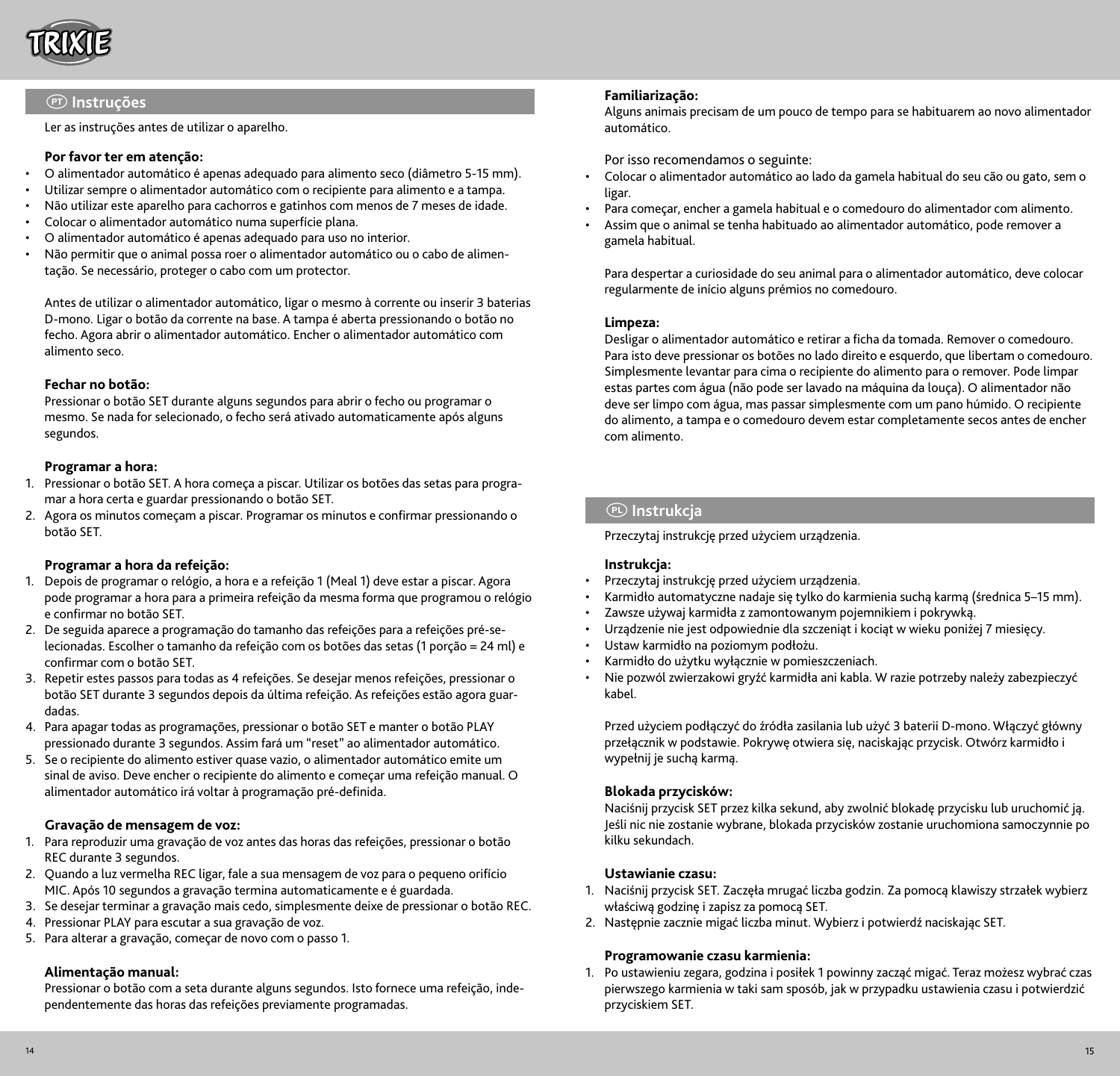

- 2. Teraz pojawia się wybór porcji dla wybranego czasu karmienia. Wybierz wielkość porcji za pomocą klawiszy strzałek (1 porcja = 24 ml) i potwierdź przyciskiem SET.
- 3. Powtórz te kroki dla wszystkich 4 czasów karmienia. Jeśli chcesz zmniejszyć ilość karmień, naciśnij przycisk SET przez około 3 sekundy po ostatnim wymaganym czasie karmienia. Czasy karmienia są zapisywane.
- 4. Aby zresetować wszystkie ustawienia, naciśnij przycisk SET i naciskaj PLAY przez 3 sekundy. Karmidło zostanie zresetowane.
- 5. Kiedy pojemnik jest prawie pusty, karmidło wydaje sygnał ostrzegawczy. Uzupełnij karmę i rozpocznij podawanie ręczne. Karmidło powróci do zaprogramowanego programu.

#### **Nagrywanie głosu:**

- 1. Aby odtworzyć nagranie głosowe przed godzinami karmienia, naciśnij REC przez 3 sekundy.
- 2. Gdy zaświeci się czerwona lampka REC, wypowiedz nagranie głosowe do małego otworu MIC. Po 10 sekundach nagrywanie automatycznie kończy się i jest zapisywane.
- 3. Jeśli chcesz zakończyć nagrywanie wcześniej, po prostu puść przycisk REC.
- 4. Naciśnij PLAY, aby odsłuchać nagranie głosowe.
- 5. Aby zmienić nagrywanie, zacznij od kroku 1.

#### **Podawanie ręczne:**

Naciśnij przycisk strzałki na kilka sekund. Spowoduje to podanie porcji karmy, niezależnie od ustalonych czasów karmienia.

## **Zapoznanie zwierzaka:**

Niektóre zwierzęta potrzebują trochę czasu, aby przyzwyczaić się do nowego karmidła.

Dlatego zalecamy następujące czynności:

- Ustaw karmidło obok zwykłej miski psa lub kota, nie włączając go.
- Na początek napełnij zwykłą miskę i miskę karmidła karmą.
- Gdy zwierzę przyzwyczai się już do karmidła, możesz usunąć zwykłą miskę.

Aby pobudzić ciekawość swojego zwierzaka, na początku regularnie umieszczaj kilka przekąsek na misce karmidła.

## **Czyszczenie:**

Wyłącz karmidło i odłącz je od zasilania. Wyjmij pojemnik na karmę. Zrób to, naciskając przyciski po prawej i po lewej stronie, które zwalniają miskę. Wystarczy pociągnąć pojemnik na karmę do góry, aby go wyjąć. Możesz wyczyścić te części wodą (nie nadają się do zmywarki). Karmidła nie należy myć wodą, lecz po prostu przetrzeć wilgotną szmatką. Pojemnik z karmą i miska powinny być całkowicie suche przed uzupełnieniem nowej karmy.

## $\circledcirc$  Instrukce

Před použitím zařízení si přečtěte pokyny.

## **Instrukcja:**

- Automatický dávkovač krmiva je vhodný pouze pro suché krmivo (průměr 5-15 mm).
- Vždy používejte automatický dávkovač krmiva s nádobou na krmivo a víkem.
- Nepoužívejte toto zařízení pro štěňata a koťata do 7 měsíců.
- Umístěte automatický podavač na rovnou zem.
- Automatický dávkovač krmiva je vhodný pouze pro vnitřní použití.
- Nedovolte, aby váš mazlíček dávkovač krmiva nebo na kabely okusoval. V případě potřeby ochraňte kabel krytem.

Před použitím připojte dávkovač ke do zásuvky nebo vložte 3 D-mono baterie. Zapněte hlavní vypínač na základně. Víko se otevře stisknutím tlačítka na zámku. Nyní otevřete automatický dávkovač krmiva. Naplňte jej suchým krmením.

## **Tlačítko zámek:**

Stiskněte SET na několik sekund, abyste uvolnili zámek tlačítka nebo jej nastavili. Není-li nic vybráno, zámek tlačítek se po několika sekundách aktivuje samostatně.

## **Nastavení času:**

- 1. Stiskněte SET. Nyní hodina bliká. Pomocí kláves se šipkami vyberte správnou hodinu a uložte pomocí SET..
- 2. Nyní minuty blikají. Vyberte minuty a potvrďte stisknutím tlačítka SET.

#### **Programování času krmení:**

- 1. Po nastavení hodin by měla blikat hodina a jídlo 1. Nyní můžete zvolit čas prvního krmení stejným způsobem, jako jste nastavili hodiny a potvrdit pomocí SET.
- 2. Nyní se zobrazí výběr porcí pro předem zvolenou dobu podávání. Pomocí kláves se šipkami vyberte velikost porce (1 porce = 24 ml) a potvrďte pomocí SET.
- 3. Tyto kroky opakujte pro všechny 4 časy krmení. Pokud chcete kratší dobu krmení, stiskněte SET asi na 3 sekundy po poslední době krmení. Doby krmení jsou tím uloženy.
- 4. Chcete-li smazat všechna nastavení, stiskněte SET a držte stisknuté PLAY po dobu 3 sekund. Automatický dávkovač krmiva je resetován.
- 5. Když se zásobník krmiva téměř vyprázdní, vydá automatický dávkovač varovný tón. Naplňte nádobu na krmení a zahajte ruční podávání. Automatický dávkovač krmení se poté vrátí k přednastavenému programu.

## **Hlasové nahrávání:**

- 1. Chcete-li přehrát hlasový záznam před časem krmení, stiskněte na 3 sekundy tlačítko REC.
- 2. Když svítí červená kontrolka REC, namluvte požadovanou řeč do malého otvoru MIC. Po 10 sekundách se nahrávání automaticky ukončí a uloží.
- 3. Pokud chcete nahrávání ukončit dříve, jednoduše pusťte tlačítko REC.
- 4. Stisknutím PLAY přehrajte hlasový záznam.
- 5. Chcete-li změnit záznam, začněte znovu od kroku 1.

#### **Ruční podávání:**

Stiskněte tlačítko se šipkou na několik sekund. Tím se vydá část krmení, nezávisle na přednastavených dobách podávání.

#### **Adaptace:**

Někteří domácí mazlíčci potřebují trochu času, než si na automatický dávkovač krmiva zvyknou.

Doporučujeme proto následující:

- Umístěte automatický dávkovač krmiva vedle normální misky psa nebo kočky, aniž byste jej zapnuli.
- Nejprve naplňte normální misku a misku dávkovače krmivem.
- Jakmile si vaše zvíře zvykne na dávkovač krmiva, můžete odebrat normální misku.

Chcete-li probudit zvědavost vašeho domácího mazlíčka v automatickém podavači krmiva, pravidelně na začátku dávejte do misky několik pamlsků.

## **Čištění:**

Vypněte automatický podavač a odpojte jej ze sítě. Vyjměte misku na krmení. To provedete stisknutím tlačítek vpravo a vlevo, které misku uvolní. Jednoduše vytáhněte zásobník nahoru a vyjměte ji. Tyto části můžete vyčistit vodou (není vhodné do myčky nádobí). Dávkovač by neměl být čištěn vodou, ale jednoduše otřen vlhkým hadříkem. Zásobník krmiva i miska by měly být před dalším použitím zcela suché.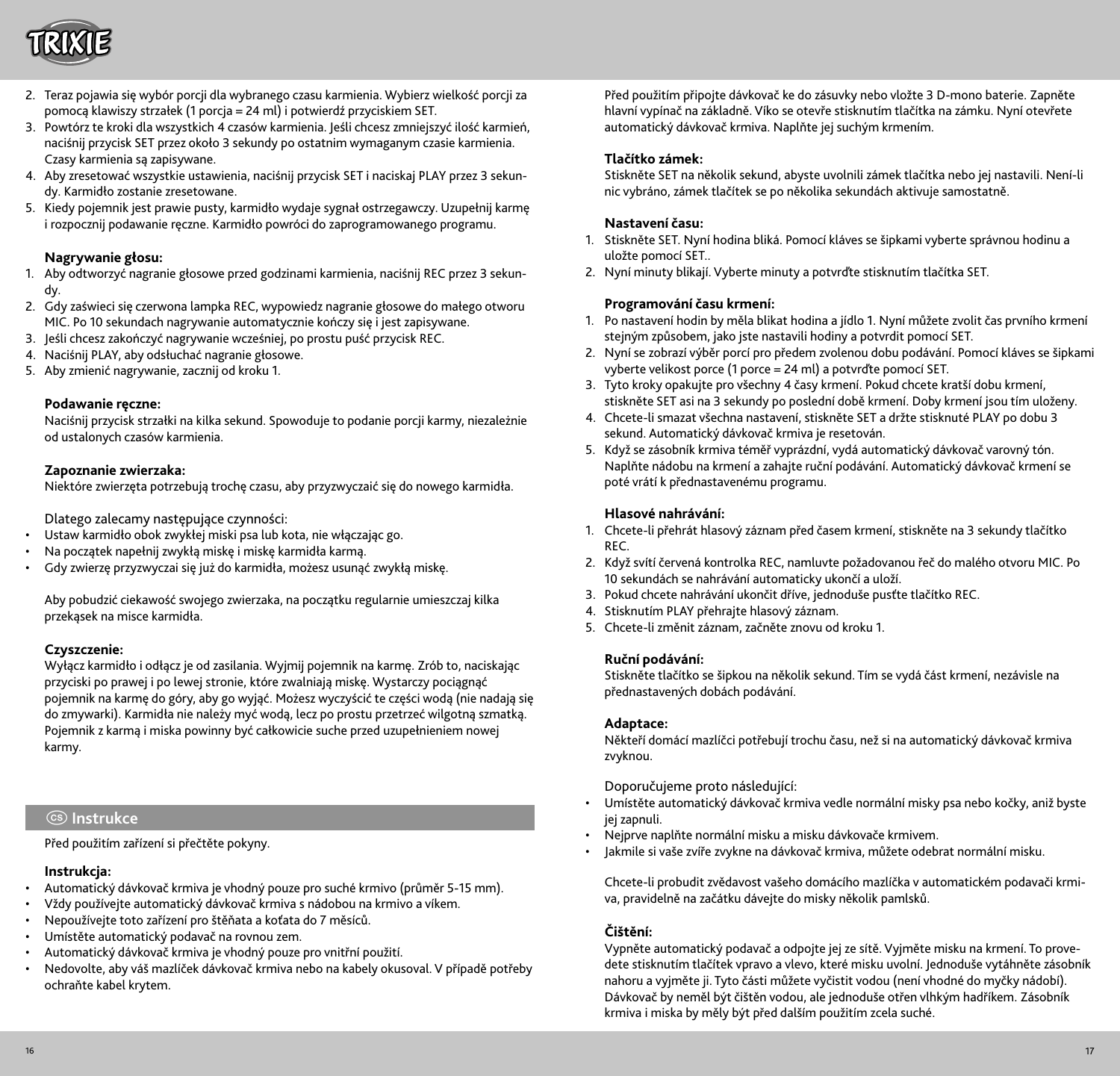

## R **Инструкция по эксплуатации**

Прочтите руководство по эксплуатации перед использованием устройства.

## **Пожалуйста, обратите внимание:**

- Автоматическая кормушка (далее кормушка) подходит только для сухого корма (диаметр 5-15 мм).
- Всегда используйте кормушку с ёмкостью для корма и крышкой.
- Не используйте кормушку для щенков и котят в возрасте до 7 месяцев.
- Установите кормушку на ровную поверхность.
- Автоматическая кормушка подходит только для использования в помещении.
- Не позволяйте вашему питомцу жевать корм на контейнере для корма или шнуре. При необходимости защитите шнур защитным кожухом.

#### **Vor der Benutzung des Futterautomaten:**

Перед использованием кормушки подключите её к электросети или вставьте 3 батарейки типа D. Включите кормушку кнопкой на корпусе. Крышка открывается нажатием кнопки на замке. Откройте контейнер для корма, наполните его сухим кормом.

#### **Блокировка кнопок.:**

Нажмите SET и удерживайте несколько секунд, чтобы отменить или активировать блокировку кнопок. Если ничего не выбрано, блокировка кнопок активируется через несколько секунд.

## **Установка часов:**

- 1. Нажмите SET. Индикатор часа начнет мигать. С помощью клавиш со стрелка / выберите нужный час и сохраните его с помощью SET.
- 2. Теперь начнут мигать минуты. Выберите нужное время в минутах и сохр $/\mu$  (те)  $\ell$  с помощью SET.

#### **Программирование времени кормлений:**

- 1. После установки часов, время и Meal 1 (Кормление 1) будут мигать. Теперь п можете выбрать первое время кормления таким же образом, как Вы уста били часы, и подтвердить это при помощи SET.
- 2. Далее появляется выбор порций для первого выбранного времени корки Клавишами со стрелками выберите размер порции (1 порция = 24 мл) и постардите выбор при помощи SET.
- 3. Повторите эти действия для всех 4 кормлений. Если Вы хотите установить меньшее количество кормлений, нажмите и удерживайте кнопку SET в течение примерне 3 секунд после последнего выбранного времени кормления. Время кормлений сохраняется.
- 4. Чтобы удалить все выбранные настройки, нажмите SET и в течение трёх секунд нажимайте PLAY. Настройки кормушки сброшены.
- 5. Когда контейнер для корма опустошается, звучит сигнал. Наполните контейнер для корма и включите ручной режим подачи корма. Кормушка вернется к установленным настройкам.

## **Голосовые записи:**

- 1. Если вы хотите предварить кормление голосовым сообщением, удерживайте нажатой клавишу REC в течение 3 сек.
- 2. Теперь запишите голосовое сообщение, говоря в маленькое отверстие MIC, пока горит красный индикатор REC. Через 10 секунд запись автоматически прекратится и будет сохранена.
- 3. Если вы хотите закончить запись раньше, просто отпустите кнопку REC.
- 4. Нажмите PLAY чтобы прослушать запись.
- 5. Чтобы изменить запись, просто начните заново с шага 1.

#### **Ручная подача.:**

Нажмите "стрелку" на несколько секунд. Кормушка выдаст порцию корма не зависимо от запрограммированного времени кормления.

#### **Приучение к кормушке:**

Некоторым питомцам требуется время, чтобы привыкнуть к новой автоматической кормушке.

#### **Поэтому мы рекомендуем следующее:**

- Поместите кормушку рядом с обычной миской вашей собаки или кошки, не включая её.
- Для начала наполните кормом как миску для обычного кормления, так и чашу кормушки.
- Как только ваш питомец привыкнет к кормушке, вы можете убрать миску для обычного кормления.

Чтобы пробудить любопытство вашего питомца к новому устройству вначале регулярно насыпайте несколько лакомств в чашу кормушки.

#### **Чистка:**

 $\frac{1}{200}$  ko

Выключите кормушку и отсоедините её от сети. Снимите чашу для корма, нажав на кнопки справа и слева. Контейнер для корма просто потяните вверх. Эти части можно мыть водой (не подходят для мытья в посудомоечной машине). Само устройство нельзя мыть водой, а нужно протирать влажной тряпкой. Контейнер д) и корма жрышка должны быть полностью сухими, прежде чем засыпать новую